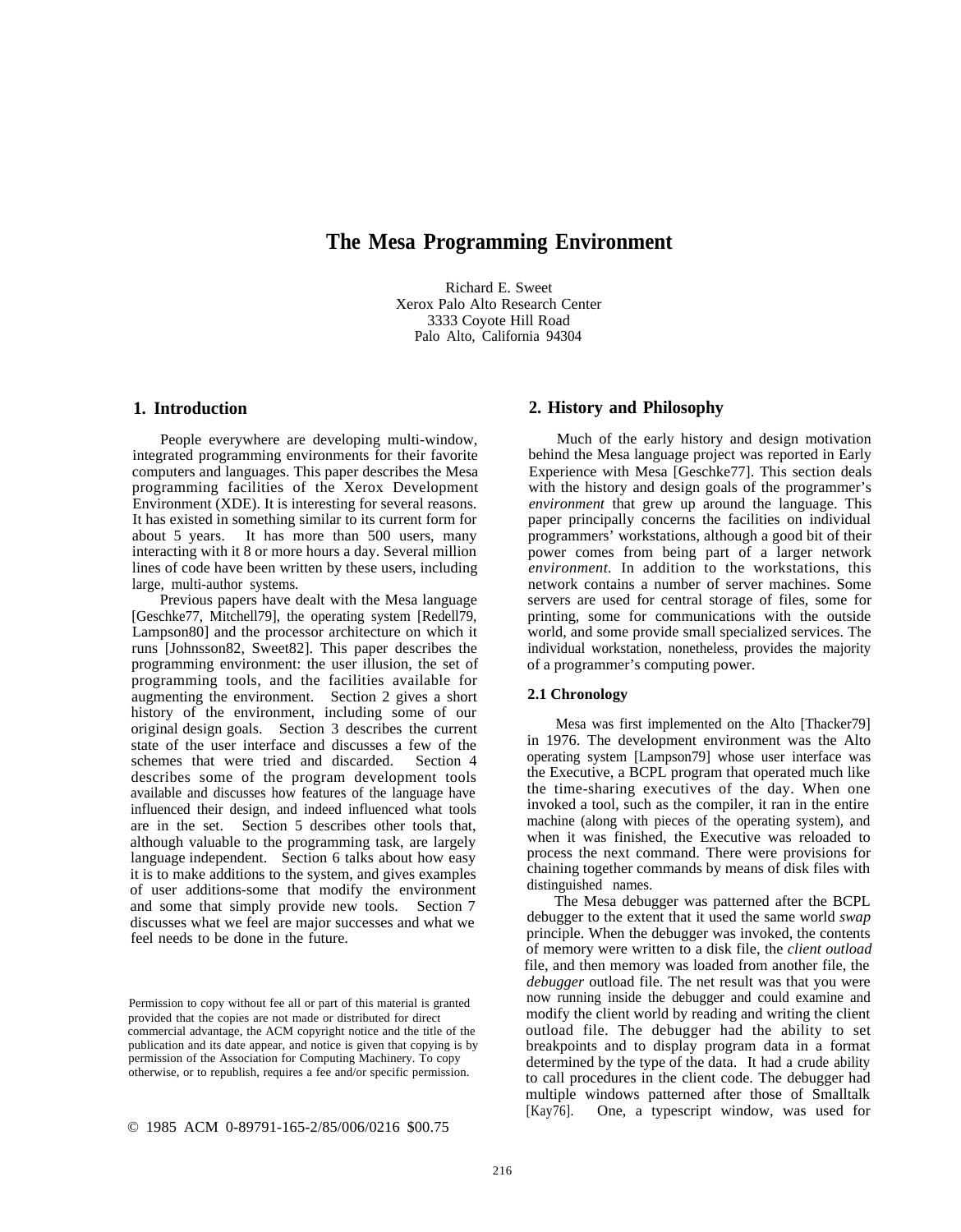interaction with the debugger executive for setting breakpoints, examining data, etc., and another was used **to** show the source context at breakpoints.

In 1977 (Mesa 3.0), we introduced strong *intermodule* type checking by means of *interfaces* and the *Binder.* The ability to check procedure parameters at compile or load time was a clear win. It often took a while to produce a consistent version of a large system, but once it could be loaded, it would usually run well enough that the programmer could start looking for logic errors. The early days of binding are described in some detail in a paper by Lauer and Satterthwaite [Lauer79].

In 1978 (Mesa 4.0), we added monitors and condition variables to the language to facilitate parallel computation. These features were of particular use in implementing the multi-level communications protocols in our internet environment.

By April 1979 (Mesa 5.0), the window package was much more integrated into the debugger. Breakpoints were set by pointing to the source, and text could be copied from one window into another to avoid unnecessary typing. The source window was readonly, however; there was no way to edit programs from within the debugger.

Version 6.0 of Mesa (October 1980) was the first that could reasonably be called an integrated environment. Programmers tended to do most of their development work inside the debugger. There were several advantages to this: the world swap discipline meant that the debugger world persisted across the running of applications; one could edit in several windows at once, and use a file transfer window to get needed files from remote servers. There were, however, still applications that required the programmer to exit from the debugger and talk to the Alto executive.

The major shortcoming of the Alto was the lack of virtual memory, so in the late 70's several machines were developed to replace the Alto and the Pilot operating system [Redell79] was written to replace the Alto operating system. The machines included the Dolphin (1978), the Dorado (1979), and the Dandelion (1980). The Dandelion is the machine on which the Xerox 8000 Series products are based (including Star and Network Services). It is also the machine on which the current Mesa development environment runs. For the sort of applications that it typically runs, a Dandelion has computational power somewhere between a VAX 750 and a VAX 780.

The first Pilot based debugger looked a lot like the Alto one, even sharing a lot of source code for the debugger proper. The major addition was a new Executive window. This window was the access to a program that was a transliteration of the Alto Executive. It allowed the user to run the more batch-like applications such as the compiler and binder, and included such niceties as command file expansion. Many of the Alto applications were rewritten to be run from this executive. The major difference was that the world was not reloaded after an application finished; an application had to be more careful about freeing up any resources it had acquired. There was still a one-thing-at-a-time mentality.

For example, the compiler turned off the display when running in order to get more cycles.

Various experiments were made where tools would fork a (pseudo)parallel process to do their actual work. This met with limited success since some of the system resources, notably the file system, were not particularly reentrant. As a result, the file system was replaced [Reid83], and by April 1982 (Mesa 8.0), there was a truly integrated environment that allowed parallel execution of most of the tools. To the typical programmer using the environment, this was a quantum leap forward. I suspect that coffee consumption went down, since there was no longer the need to find something else to do while the compiler was running; you could read your mail, or edit the next program to be compiled.

In the next two years, the underpinnings of the system were largely rewritten (often with little visibility to the applications running on top). The display management was rewritten to improve performance and further work was done to make concurrent execution of applications more robust. The virtual memory and low level file management of Pilot were rewritten and the instruction set of the Dandelion (implemented by RAM based microcode) was reworked [Sweet82]. Of course, the collection of tools increased in number.

## **2.2 Design Goals**

There were a number of goals and features of the language effort that had an impact on how the environment was structured. From the beginning, our goal was to allow development of large complex software projects with sufficient performance to be usable in a production environment.

- <sup>l</sup> Mesa supports *modular* programming with strong compile-time type checking. The strict type checking necessitated the creation of several tools in the environment for helping to maintain consistency.
- Procedures are first class values; they can be passed as parameters or stored in data structures. This aids *object oriented* programming and delayed binding of implementations.
- 1 There is a strong commitment to source level<br>debugging. As the language and compiler As the language and compiler evolved, special care was taken to ensure that programs could still be reasonably debugged.
- There is sufficient runtime efficiency and access to underlying architecture that all levels of the system may be written in a high level language.

Around 1978, a "Tools" project was started to design a software development environment. This project was later merged into the Mesa project, and the user interface portion was named Tajo (pronounced TAH-hoe). Its design was influenced significantly by previous work of Kay and of Swinehart [Kay69, Kay76, Swinehart74]. Below is a list of basic precepts from the 1980 Tajo Functional Specification [Wallace80]: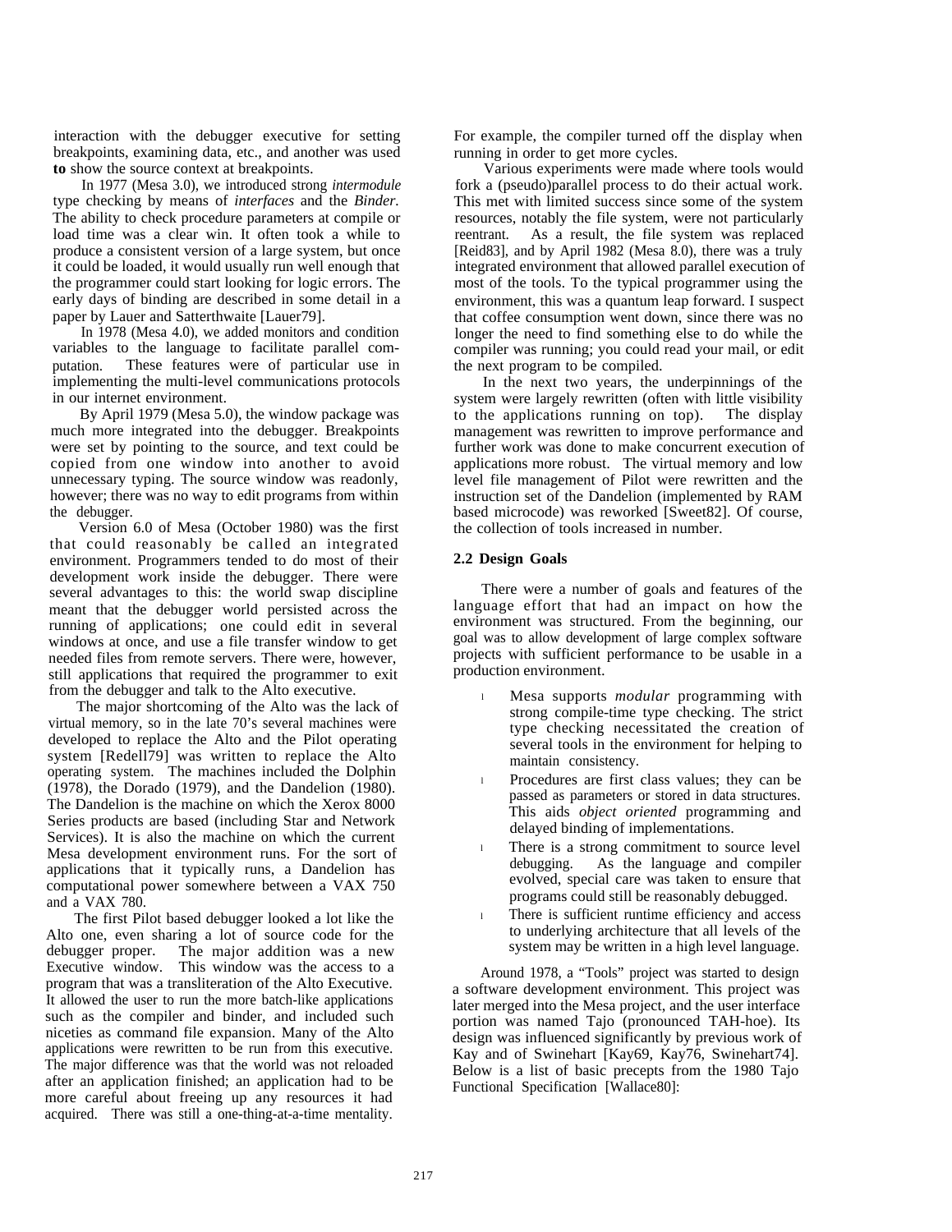- <sup>l</sup> *Client programs shall not preempt the user (Swinehart's Law).* The user should never be forced into a situation where the only thing he can do is interact with only one tool.
- <sup>l</sup> *Don't call us, we'll call you (Hollywood's Law).* A tool should arrange for Tajo to notify it when the user wishes to communicate some event to the tool, rather than adopt an "ask the user for a command and execute it" model.
- <sup>l</sup> *The user owns the window layout.* Individual tools should make minimal assumptions about the size and position of any windows that they own. The procedural interface to writing on windows should make such concerns largely invisible to the client code.

There is another important point. By this time, the Mesa project had moved from corporate research into a development organization. While some of the same designers worked on it in both places, there was now a definite *engineering* flavor to the effort. Several times a 90% solution was implemented since it could be done *today,* rather than wait until we understood how to completely solve the problem.

## **3. User Illusion**

For the use of multiple tools in multiple windows to be most effective (for changing activities quickly and easily), the user interface must be consistent across all tools. The perceptions, model, and conjectures that a user accumulates about a system are referred to as the *user illusion.* The intent underlying Tajo is to create a consistent user illusion that enables the user to predict instinctively how to use any tool, regardless of previous exposure to it. The principle is sometimes called the *Law of Least Astonishment.*

First a few words about the hardware. The Dandelion has a 17 inch CRT oriented with the larger dimension horizontal. The display image is divided into an array of pixels 1024 across by 808 down. The image is refreshed from a region of memory, where each pixel of the screen corresponds to a bit in memory. Such a display is often referred to as a *bitmap display.* A zero bit in memory causes the background color to be displayed, a one bit does the opposite. Most users run Tajo with a white background, although changing a parameter in the user profiie will allow white on black operation.

There is a keyboard and a mouse with two or three buttons. The software makes limited use of the middle mouse button, so it is "pushed" on a two button mouse by chording the other two buttons. The coordination of movement of the mouse on the desk and the movement of the cursor on the screen is done by software. There is a process running at high priority that notices changes in the location of the mouse and moves the cursor correspondingly, subject to keeping the cursor on the screen. It is possible for an application to replace this procedure so that, for example, a drawing program can make the cursor stay on a grid.

The Mesa language allows easy creation of multiple parallel processes in the same address space by means of

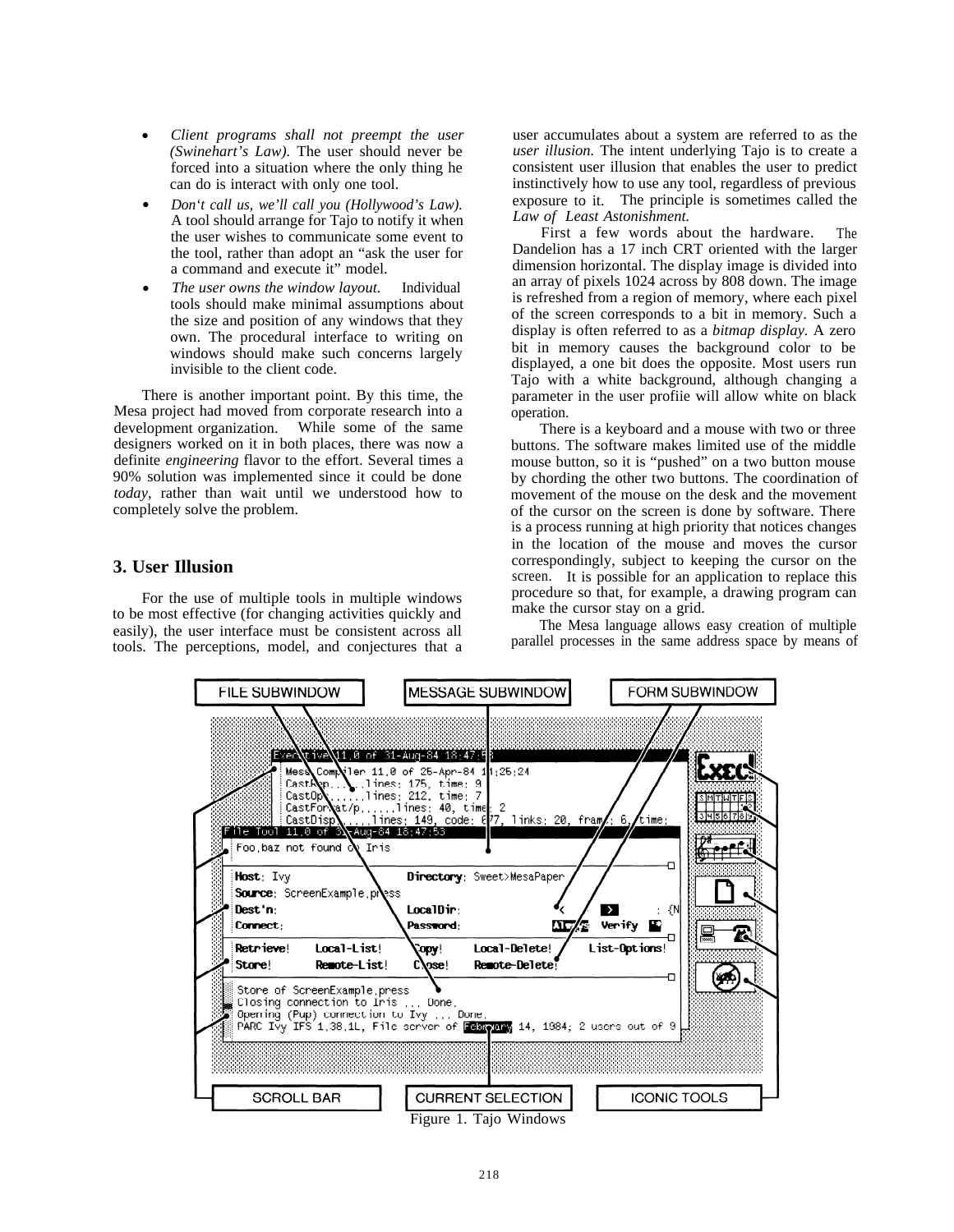the FORK operator. This feature is heavily used in the XDE user interface paradigm. There is a process called the *notifier process* that is responsible for most user action processing. Client programs that have a non-trivial amount of work to do usually FORK a process to do the actual work and return to the notifier so that the user can do other things in parallel. There are three client process priorities: *background normal,* and *foreground.* The notifier runs in foreground, but client programs often reduce their priority to normal or background while running.

This section gives a brief description of the current (Mesa 11.0) version of Tajo. It has two somewhat independent goals: to describe the user interface features (as there is no public reference I can cite, and until recently XDE has not been widely available), and to give insights into the language features used to implement these features. Whenever possible, if a subsection tries to meet both goals, the descriptive material is given first.

## **3.1 Windows**

Interaction with the user is through *windows* on the screen. A window is a rectangular area of the screen. and may be covered with *subwindows,* resulting in a *window tree.* Each window has a size and a position relative to its parent. Windows at the "top level" are children of a system supplied full-screen *root window.* The data structure used for representing this tree is a LISP-like scheme where each window points to its first child and to its next sibling. Windows can overlap in arbitrary ways, but the rules for visibility are easy to state in terms of the tree structure. Windows obscure their parents, but are clipped where they extend beyond the dimensions of their parent. If two overlapping windows are siblings, the one earlier in the sibling list is on top. Figure 1 shows several tool windows. The windows of the File Tool and the Executive are overlapping siblings, subwindows of the File Tool are non-overlapping siblings.

The system provides routines for adding *scrollbars* to subwindows. All of the subwindows in Figure 1 have vertical scrollbars. The scrollbar changes color when the cursor moves into it, giving feedback on that portion of the file currently visible. In the bottom subwindow of the File Window, the dark grey portion of the scrollbar indicates that the visible portion is about 40% into the file and is about 10% of the total file size. While the cursor is in the scrollbar region, the three mouse buttons are used for positioning. The left means "scroll up," the right means "scroll down," and the center means "thumb to this place in the file."

Each window is implemented by an associated *window object,* which in turn is accessed by a *window handle,* a pointer to this object. The object contains information about the tree structure, this window's location with respect to its parent, and several procedure variables, such as a *repaint procedure* that gets called whenever a portion of the window has invalid contents. The implementation makes use of Mesa's opaque type mechanism, so that client programs do not depend upon

the actual representation of the window object. There is, however, a procedural interface whereby client programs can manipulate the information in the object.

Client programs can attach additional information to windows by means of named *contexts,* similar to property lists of LISP. Tools can be written to have *multiple instances,* obtaining their data from the context associated with the particular window that Tajo is notifying (passed as a parameter to the notify procedure). See §3.5 for further details.

## **3.2 Subwindow types**

The user has control of the placement, overlap, and size of top level windows; maintaining the remainder of the window tree is the responsibility of client programs. Consider, for example, a tool that divides its window into two equal sized subwindows. Whenever the user changes the size of the enclosing window, the sizes of both subwindows and the relative origin of the second one must change. Tajo allows the client program to register an *adjust procedure* that gets called before and after the window changes dimensions. Since adjustment strategies are often shared by multiple window instances, a classing scheme called *window types* is used. Every window has a type, and associated with every window type is a collection of procedures. In addition to the adjust procedure, there is a *wakeup procedure* that is called when a window first becomes visible and a *sleep procedure* that is called when it will no longer be visible until awakened.

To simplify the task of the tool writer, there are several system-provided subwindow types, each with its own runtime management routines. Some tools have only one subwindow, like the file subwindow for the log of the Executive in figure 1. Some tools have multiple subwindows of the same type, like the two form subwindows of the File Tool. The three most popular types for incorporating in tools are the following:

- <sup>l</sup> A *message subwindow* is one for giving small amounts of feedback to the user, such as error conditions. These windows typically have only a few lines, and as information scrolls off the top it is thrown away.
- <sup>l</sup> *A file subwindow* is used by tools that want to create a log of their operations. The client program simply writes to the log by standard stream operations. As characters are written to the log, they appear on the screen and also go into the file. The built-in management routines take care of things like line breaks, scrolling, window splitting, selection, etc.
- <sup>l</sup> A *form subwindow* is the major work horse for the *interactive* portion of a tool's user interface. These windows can contain form *fields* to be filled in (with either text or numbers), *choices* to be made (either by menus or one-of-many selection on the screen), and *command* buttons to be invoked with the mouse.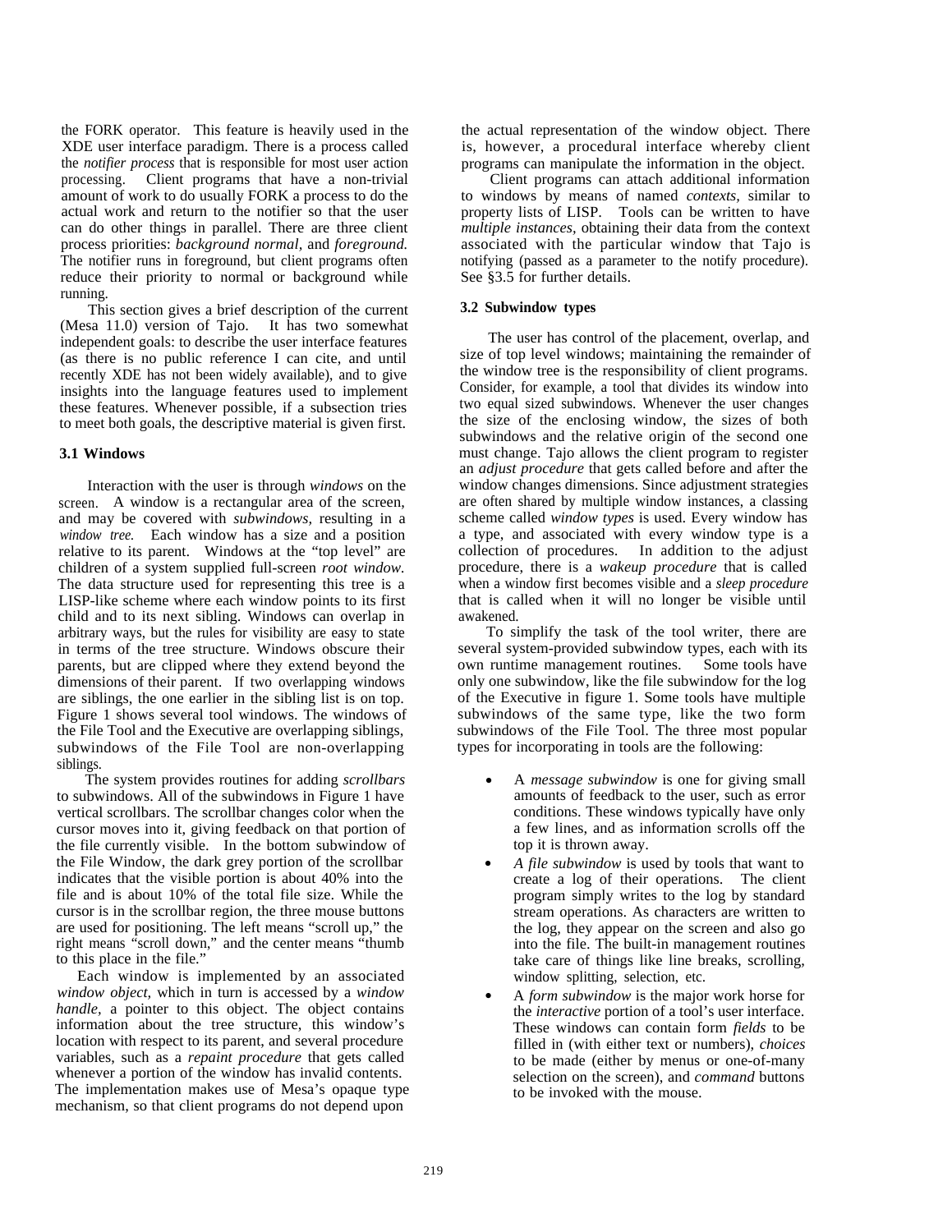Client programs are welcome to define their own unique subwindow types, and there is a predefined type *vanilla* that works for many types of client managed windows that don't need fancy maintenance.

## **3.3 Tool state**

When a tool has its full-sized window open on the screen, it is said to be in an *active* state. This is like having a woodworking tool out on the workbench, ready for use. Tools that will not be needed for a while can be shrunk to an iconic form on the screen; these tools are in *the tiny* state (see figure 1). A tiny window typically retains all window state, such as parameters that the user has given the tool, options selected, or messages posted by the program. In the physical metaphor, think of tools that are placed in a tool belt, convenient for use, but not cluttering the bench. The third state for tools is *inactive.* When tools are deactivated, they disappear from the screen entirely. By convention, they free up any system resources that they are using, including the previously described window state. They are, however, added to a menu of inactive tools so that they can be subsequently re-activated. These tools correspond to those put back into the tool box.

The tool data contains a client supplied *transition procedure* that gets called whenever the tool changes state. System-defined subwindow types such as form subwindows have system supplied transition strategies that "do the right thing." For example, file subwindows close the backing file when the tool is deactivated.

#### **3.4 Selection**

Two mouse buttons are used for selection. The left button, called **Point,** is used to begin the selection. When **Point** is depressed, the closest character is selected (video inverted), and the selection tracks the mouse until the button is released. In this sense, one should think of selection taking place on the button's *up* transition. Units larger than a single character are selected by *multiple clicking.* If the left button is pressed twice in rapid succession, the *selection mode* becomes word-selection. Three



clicks select lines, and four clicks select the entire document. Multiple clicks cycle through the selection modes, so a 5-click is equivalent to a single click.

The right mouse button, called **Adjust,** is used to extend or contract the selection. Pressing **Adjust** causes the closest end of the current selection to move to the cursor position, subject to selection mode constraints (e.g., to the end of the current word if in word mode). As with **Point**, the selection tracks the cursor and "commits" on the up transition. There is one subtle, but quite useful addition. If the down transition of **Adjust** occurs when the cursor is over *the* last (or first) *character* of the selection, the selection mode reverts to character for extension purposes.

Other selection schemes have been tried and discarded. They include draw-through selection and separate character and word select buttons. Other indications of selection were tried as well, including underlining the selection and drawing a box around it.

There is a single global selection in the environment. Client programs that wish to deal with the current selection do so by calling a system interface **Selection.** Such clients fall into two different classes. The most common are those that wish to obtain the *value* of the current selection. This is done by calling the procedure **Convert.** This procedure takes a parameter describing what the client wants to know about the selection, e.g., its value as a string, its position within a file, the window containing it, or its value parsed as a number. The most common target is a string. For very long selections, copying the text to a string would be inefficient. In this case, **Convert** will refuse to return a string, and the client can ask for a *source,* a stream-like data structure that allows sequential access to the characters of the selection.

The other class of clients that deal with the selection are those who want to *manage* the current selection. This is done by calling the procedure Set, giving it two procedures: one that gets called when the global function **Convert** is called, and the other that gets called for various actions like un-highlighting the text when the selection changes. For most text selection, the calls to **Set** are at a level of abstraction far below that seen by typical client programs. An example of a client program where the programmer explicitly calls **Set** is a graphics editor where the client wants to make selected text in its window available to another tools that read the current selection.

One more subtle point on selection-when a client program is the manager of the selection, its conversion procedure need not support all of the potential target types defined in the interface. The conversion procedure is welcome to return NIL for any (or all) types. In the graphics editor example, the "position in the file" would have to be a two dimensional quantity rather than the scalar quantity it is for text files, so the editor would return NIL.

#### **3.5 Keyboard**

There is the concept of a global *input focus* in Tajo. This focus is associated with a particular subwindow. The input focus typically goes with the current selection, but the user interface provides a means for setting it independently. Within the subwindow there is an *insertion point* which falls between two characters. When the selection is moved, the insertion moves to the end of the new selection (character, word, line, document) closest to the position of the mouse when the mouse button **Point** is released. For example, clicking 3 times in the first half of a line selects the line and moves the insertion to the beginning of the line. The user profile can specify options that change the tracking of the insertion point, e.g., to always place the insertion at the end of the selection (as opposed to the beginning).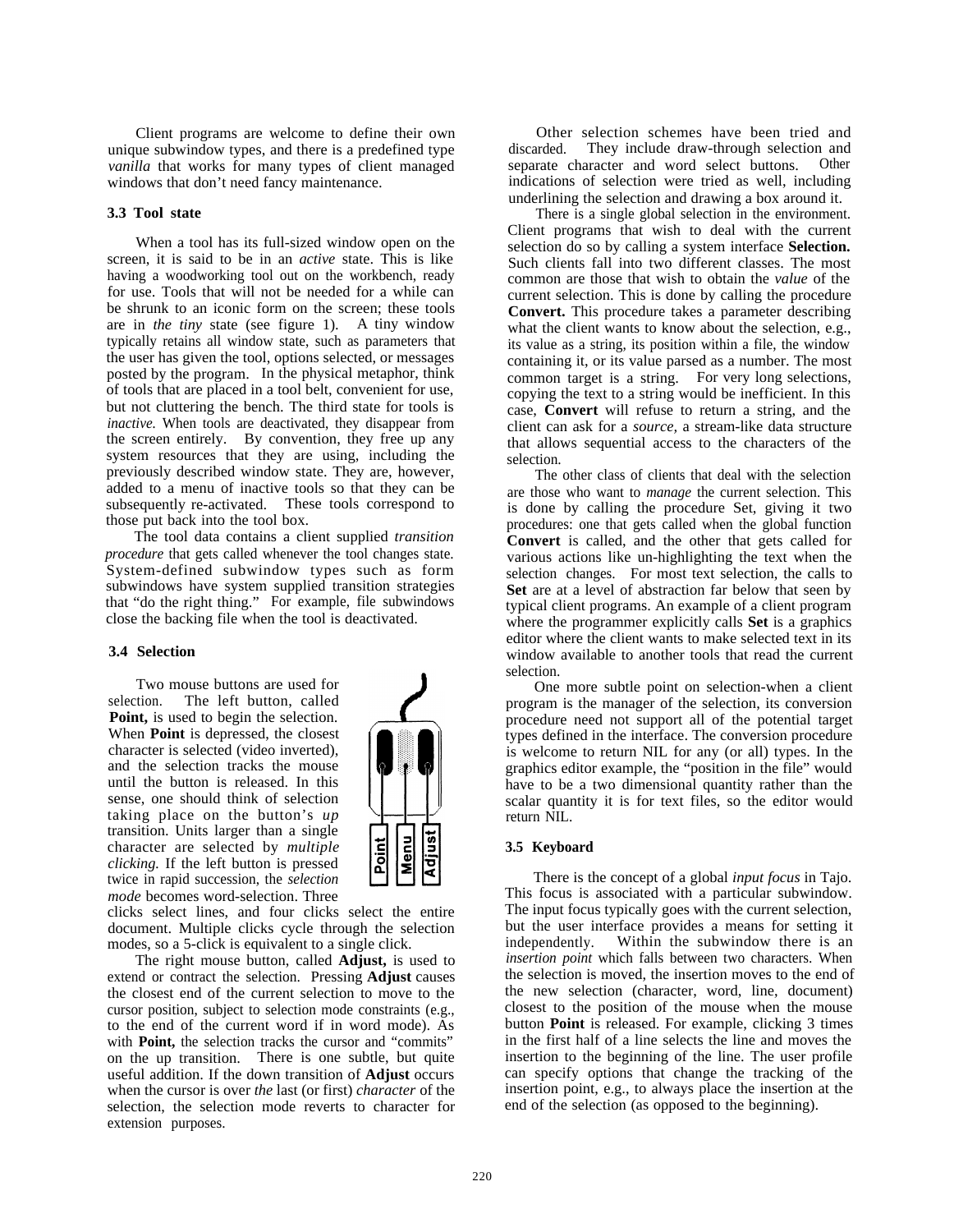If a client program thinks of the keyboard as an ASCII input device, it can call a system procedure to associate a *string input procedure* with any of its subwindows. Whenever a character key is typed and that subwindow has the input focus, the procedure will be called. There are three keys that bear further discussion. The **Stuff** key simulates type-in of all of the characters of the current selection. The **Copy** key works as follows: when **Copy** goes down, the current selection is cleared. The user now makes a new selection-the tracking of the insertion point is disabled during the selection. When **Copy** goes up, this new selection is stuffed into the insertion point. The Move key works like **Copy** except it simulates a **Delete** after the copy has been done.

Being called with type-in is certainly consistent with the "Don't call us, we'll call you" philosophy described in §2.2, but some programs would rather ask for characters than be told about them. Such programs are usually transliterated from traditional timesharing environments where the program worked on the model that it owned the whole virtual machine (and the user as well). This style of interaction is supported by *teletype subwindows,* another system supplied subwindow type. These supply an abstraction similar to that of file subwindows, but with the requisite input/output model. The only subtlety is that when the client program is started, it must be careful not to read characters before it FORKS itself a process separate from the notifier.

Some client programs wish to give non-standard interpretations to the keyboard or mouse. The rest of this section describes the low level interfaces to user input. The keyboard of the Dandelion is non-encoded; there is a region of memory from which a program can read the current up/down state of each key. Very few applications deal with the keyboard at this level; they use a facility called TIP (for *terminal interface package).* At the heart of this package is a collection of *TIP tables,* descriptions of desired operations for specified user actions. These tables are associated with windows in a tree structure.

A high priority process watches the hardware for user actions. These actions are then enqueued along with their times of occurrence in a *user action queue.* A user level process, the *notifier,* removes these actions and matches them against the proper TIP tables.

If it finds the action, it passes the corresponding operations to that window's associated *notify procedure.* Some user events, such as most keystrokes, are for the window that currently has the input focus. Other events, such as most mouse button clicks, are directed to the window that contains the cursor.

A TIP table looks like a large SELECT statement with user actions as the selector arms. There are two classes of actions that can appear: TRIGGER actions refer to actions that are removed from the user action queue, such as a key going down or up, ENABLE actions interrogate the current state of the user interface, such as a shift key being down. If a left-side is matched, the notify procedure is called with the list of result items on the right-side. For example, the fragment

#### **SELECT TRIGGER FROM**

#### **... I Down WHILE COMMAND Down => InvertScreen;**

sends a single atom, **InvertScreen,** to the notify procedure. To get slightly ahead of ourselves, the line

#### **Z Down WHILE COMMAND Down => Menu, "Window Mgr", Zoom;**

sends two atoms, **Menu** and **Zoom,** and a string. This is part of a TIP table for a program that turns keystrokes into menu item activations. Menus are described in §3.6.

A more complicated example deals with the left mouse button going down. In this example, it could be part of a single or double click, or part of a chord simulating the middle button.

#### **SELECT TRIGGER FROM**

**. . . . . . Point Down => SELECT TRIGGER FROM Point Up BEFORE 200 AND Point Down BEFORE 200 => SELECT ENABLE FROM LeftShift Down => COORDS, ShiftedDoubleclick; ENDCASE => COORDS, NormalDoubleclick; Adjust Down BEFORE 300 => MenuDown; ENDCASE => COORDS, SimpleClick;**

An item in the result list (right-side) for an action is a variant record whose variant has one of the following types:

- <sup>l</sup> A character corresponding to the key most recently pressed.
- <sup>l</sup> The coordinates of the mouse **(COORDS** in the example).
- The full state of the keyboard.
- An atom.
- A number.
- A string.
- The time, in processor clock ticks, of the event.

### **3.6 Menus**

Another means for user interaction is via menus. Rather than have a single large menu, there are several menus available at any time, determined by the subwindow that contains the cursor. System supplied subwindow types have their own sets of menus, such as a text operations menu for a typescript subwindow. The set of available menus is obtained by depressing the middle button on

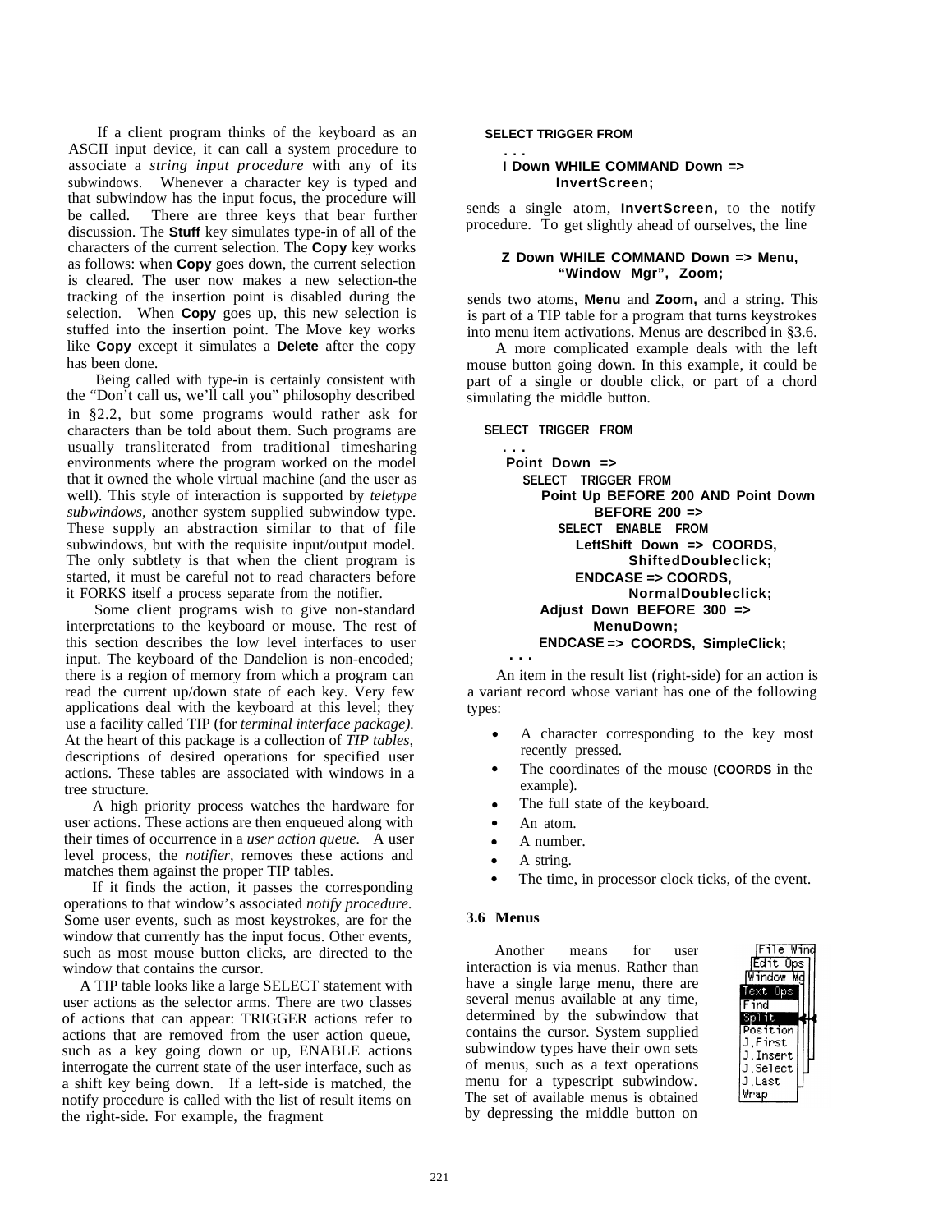the mouse. Menus are stacked in such a way that the user can either invoke a menu item from the top menu or cause another menu to come on top.

From the programmer's standpoint, menus are easy to construct. There is a system procedure that is given a window handle and an array of <STRING, PROCEDURE> pairs. The strings become the menu items, and the corresponding procedure is called whenever the user selects that item. The system procedure returns a *menu handle* which can then be associated by other system procedures with one or more subwindows.

#### **3.7 Symbiotes**

|  | <copilot>User.cm</copilot>                  |  |  |  |  |
|--|---------------------------------------------|--|--|--|--|
|  | Break Create Edit Find Load Save Split Time |  |  |  |  |
|  |                                             |  |  |  |  |

Menus can provide many commands without requiring the user to remember the exact command names. However, for frequently used operations, it is cumbersome to remember which menu contains the desired command, bring it to the front, and select the item. One solution to this problem is *symbiote subwindows.* They appear at the top of other windows and contain a list of identifiers. When the user clicks the mouse button on one of these identifiers, the symbiote handler searches through all the item names from the collection of menus on the other subwindows of their window. If it finds a match, it calls the corresponding procedure. The TIP example in §3.5 shows how, with the. proper notify procedure, one could also turn keystrokes into menu activations.

## **4. Programming Tools**

The previous section described the user illusion of XDE; this section describes some of the Mesa program development tools that made it possible to develop such an environment. The major thrust of this section is that the various tools are *highly interrelated;* each one either produces extra information for use by others or makes use of such information.

#### **4.1 Runtime loader**

The runtime loader is technically not a programming tool, but rather a part of the Pilot operating system kernel. Nevertheless, in order to understand the other programming tools, some knowledge of the runtime loader is needed.

A Mesa object program has, in addition to code, a header that specifies a list of *interfaces* that are *imported* or *exported.* These interfaces are the "glue" that holds modules together into larger programs. The binder specification language and operation are described in detail in the language manual [Mitchell79] and a paper by Lauer and Satterthwaite [Lauer79]. The runtime loader maintains a database of all interfaces imported

and exported by programs now loaded (either part of the original boot file, or previously runtime-loaded). Loading a new module is a three step process:

- 1. Move the code from the object file into virtual memory and allocate space for the global frame of the module.
- 2. For all interfaces *imported* by this program, see if there is something already loaded that exports the desired items.
- 3. For all interfaces *exported* by this program, see if there is something already loaded that wishes to import any items exported.

Mesa does not restrict the programmer to have a single implementation module for a given interface, so it is possible for step 2 or 3 to only partially satisfy the import needs for an interface.

Note that the loader is capable of many of the tasks typically associated with the linkage editor of a more batch oriented system. Indeed, small multi-module systems are sometimes tested by simply loading the various modules. Large or publicly distributed systems are almost always bound together by the Binder described in §4.3.

Object programs also contain a list of *control modules.* Many Mesa modules are simply collections of procedures, but some contain mainline code as well. When a program is run, its control modules have their mainline code executed in the order specified when the object program was created. In keeping with the Tajo design principles, most programs either create windows for interaction or register commands with the Executive (or both) and then simply return.

Once a program is loaded, it usually stays around forever (or until the next boot, which may be a week or two away). There is, however, an *unloader* that goes through the three steps in the reverse order. Thus it is possible to load two highly interconnected modules, decide that one is buggy, unload it, make repairs, load the new one, and have the interconnections now properly made to the new module.

## **4.2 Compiler**

The Mesa compiler is organized into multiple passes. This is partly to simplify dealing with a language that allows forward references, and partly because the initial implementation was on the Alto with a small memory. The first pass is a table driven LALR parser with semantic routines that construct an abstract syntax tree in virtual memory. Later passes decorate the tree, and eventually generate machine code as part of the object file. The code is for a stack architecture [Johnsson82] that is in turn implemented in microcode on the Dandelion. All jump instructions in this architecture are relative to the program counter, so the code requires no relocation by the loader. There is no separate assembler; all levels of the system are written in Mesa.

The unit of compilation is the Mesa MODULE. This is typically a collection of procedure declarations, together with global variable declarations, and sometimes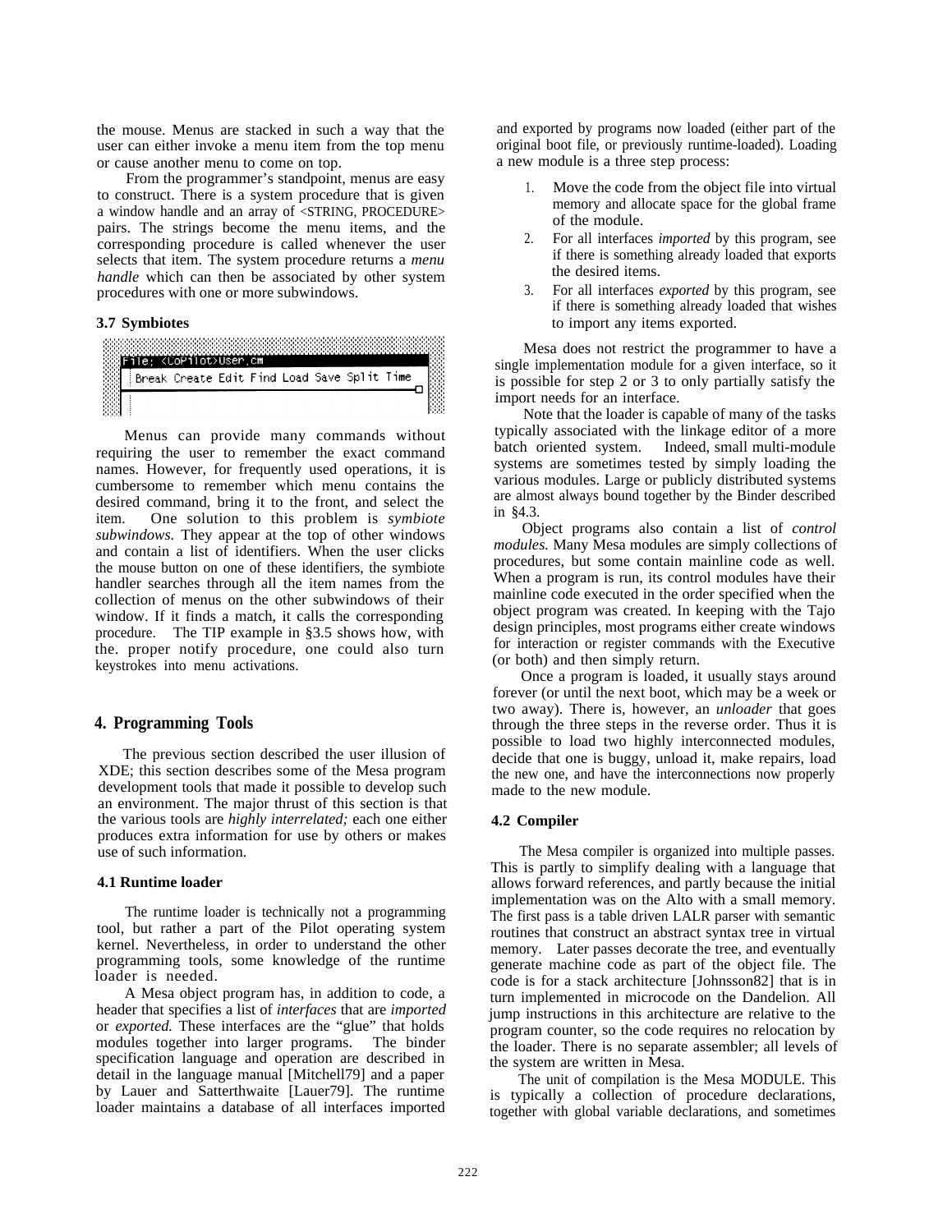a small amount of mainline code. At the beginning of the source program, there is a declaration of those *interfaces* that are *imported* or *exported* by this module. As mentioned in §4.1, the compiler must produce a header on the object file that provides this import/export information to the loader.

The code and the binding information are all that are really needed for execution of a module. However, additional information is needed to support source-level debugging. The Mesa compiler writes out most of the compile-time symbol table for use by the debugger and performance tools. Unlike some published symbol table structures [Graham79], the Mesa symbol tables are organized in such a way that no information useful to debugging is destroyed in the compilation process.

The compiler also provides a *source-to-object* mapping facility. The symbol table contains a *body table,* which contains an entry for each procedure body or BEGIN...END block containing declarations. These entries are linked together into a tree structure showing the nesting relationship of the source program. Each entry in turn is associated with a piece of *the fine grain table,* a table that tells the program counter value associated with the first instruction of each *statement* of the source program. The exact representation of this table underwent significant changes in 1981 when allowances were made for the Packager (see §4.5).

What about optimization? In a nutshell, the Mesa compiler doesn't do a lot of optimization that rearranges the order of execution; when it does destroy the ability to do source/object mapping, it tries to arrange things so that the debugger can give the user feedback that this has happened. This is an example of a "90% solution." Being able to set source breakpoints is such a powerful capability, and works such a high portion of the time, that the users are willing to say "darn" in the few cases where it doesn't work, as long as the debugger is capable of determining these cases. (They have been known to say stronger things in the few cases where the debugger can't determine what's going on). The compiler/ debugger collaboration does an admirable job, but new ideas [Zellweger84] would allow it to do an even better one.

The Mesa language contains two classes of modules: PROGRAM and DEFINITIONS. The later class is used for defining interfaces and for sharing type definitions among several PROGRAM modules. When a DEFINITIONS module is compiled, its object file contains no executable code, but contains a symbol table like that produced for debugging a PROGRAM module. These tables are used to implement the *included symbol* capability of the language. For example, suppose module A obtains type definitions from interface B. When compiling A, the compiler opens the object file for B and copies information from the symbol table therein.

#### **4.3 Binder**

The output of the compiler is an object file containing the code for a single module. For many reasons, interesting programs are made up of more than

one module. While the runtime loader is capable of linking together separately loaded modules, most medium to large systems are distributed as a single object file put together by a separate program called the *Binder.* This is done for several reasons, some more obvious than others.

- <sup>l</sup>It is a lot easier to keep track of one file instead of 50, particularly given Mesa's strict type checking of interfaces.
- Resolving the linkage between modules is a time consuming process, so if all internal interconnections can be resolved by the Binder, the loader need only take time to resolve external linkage requirements.

Packages can be shared among several applications more easily if bound together in convenient sized pieces.

- <sup>l</sup>Interfaces can be *obscured* from other programs by binding the modules exporting them into a larger configuration that does not export that interface.
- The symbol table and debugging information produced by the compiler occupy a lot of space. The Binder need not copy this into the new object file, but need only change the header of the new object file to point back to the compiler output files. Optionally, all of this information can be copied into a new "symbols" file.

The input to the binder is a configuration description that contains a list of object files to be combined into a larger object file. It also contains a list of what is to be imported and exported by the new file, as well as optional information directing how the internal bindings are to be done. The language manual [Mitchell79] contains the syntax for the configuration description language.

Our original design (and each subsequent implementation) of the Binder provides complete control of binding, with several ways for the programmer to deal with multiple implementors of interface items. In the intervening six years, we have had very few configuration descriptions other than lists of object file names, which means "bind them together in the only way possible." Almost all of the complicated descriptions could be replaced by suitably staged sequential executions of the Binder on simple configuration descriptions.

#### **4.4 Debugger**

Mesa has a full-function source-level debugger that is used for debugging all levels of the system, including the operating system kernel. The debugger uses the symbol table and statement mapping information produced by the compiler. Its features include the following:

The ability to set breakpoints. To set a breakpoint, the user loads the source file into a window, selects a place in the file, and executes a **SetBreak** menu command. As feedback, the debugger changes the selection to be the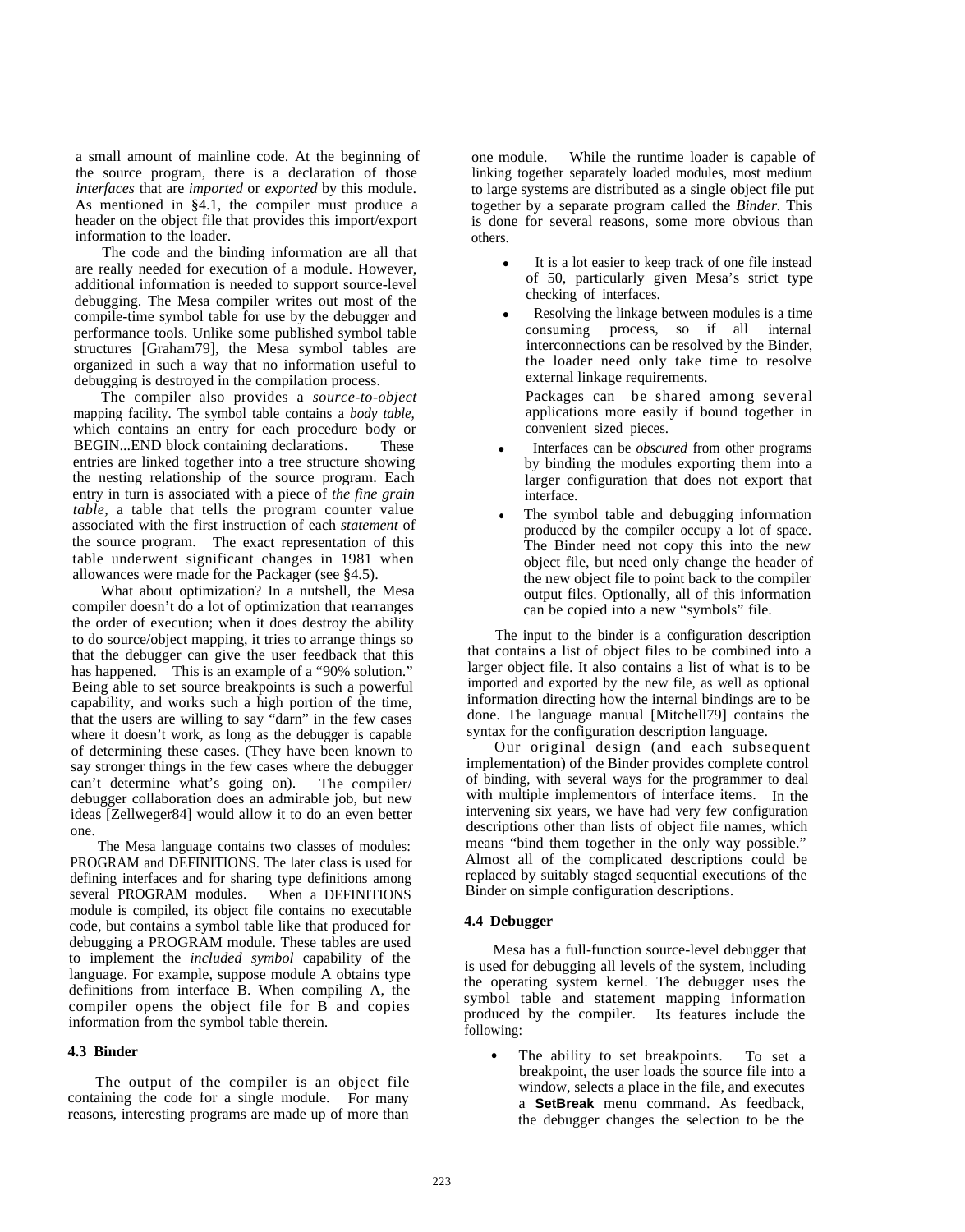first character of the statement where the breakpoint is set. If the source file is not available, but the symbols are, the user can still set a breakpoint at the entry or exit of any procedure by typing its name to the debugger command interpreter.

- The ability to interrupt a running program and find the context of any process running at the time of interruption. Equally important, it is possible to resume execution of a program interrupted in this fashion.
- The ability to walk up the links of the dynamic call chain, answering the question "Who called whom."
- The ability to examine and modify data in the client program. The debugger has an interpreter for the full expression syntax of the language. Since Mesa is strongly typed, the interpreter can use type information to print out the values in a more understandable fashion. Numeric types print as numbers, enumerated ones as the proper named value, and records print out as a list of field names, each with its value printed according to type.
- The ability to call procedures in the client program, type checking the actual arguments against the types of the formal parameters.

The Mesa debugger evolved from the Alto implementation and still uses the *world swap* principle [Lampson79] for insulating the debugger from the client code. There are several advantages to this scheme: one can set breakpoints down in the bowels of the operating system or in interrupt routines. There are also several disadvantages, of which the primary one is speed. When the Alto swapped its 128K-byte worlds, it took between 3 and 4 seconds. The Dandelion has a faster disk, but with the 768K bytes of a typical programmer workstation, it takes l0-15 seconds for the swap. Things get even worse with larger memories; the Dandelion will hold 1.5 megabytes on the standard memory cards.

One solution to this problem is *teledebugging.* The debugger's path to the client world is through a rather narrow interface. The routines that read the memory from the world "swapped" on the disk can be replaced with ones that talk to other machines on the Ethernet. Coupled with a small teledebug nub in the client code, these routines give essentially instantaneous turnaround. The client computer need not be geographically nearby, either; an implementor in Palo Alto can debug a program running on a machine in London.

#### **4.5 Packager**

The Pilot operating system supports a demand paged virtual memory. It also allows the programmer to specify swap units so that when a particular page must be swapped in, the operating system makes an effort to bring in its entire swap unit.

When the compiler generates code for a module, it puts the code for the various procedures into a contiguous

set of pages in the output file (interspersed with readonly constants). When the program is loaded by the runtime loader, these file pages are mapped into virtual memory. The default swap unit for code is to swap the code for the entire module as a unit.

Procedures are often collected in the same module because they work on the same abstraction, or because they share common private definitions and data. It is often the case that some of the procedures of the module are used only for initialization, or that some procedure in module A is tightly coupled with another procedure in module B. The *Packager* is a tool that allows the programmer to associate procedures of a collection of modules into explicit swap units. It corresponds very much to the Chinese restaurant stereotype of "one from column A, two from column B."

The packager takes two files as input, one is Binder output, the other a packaging description. A packaging description is a sequence of swap unit descriptions. Each swap unit contains a list of modules and procedures from those modules. This is a considerable simplification, since an explicit list is only one of about nine ways supported for specifying the procedures in a swap unit. For example, one could specify "all procedures of M not already placed in swap units named A and B."

Recall that the source level debugging relies on compiler output tables that give a source/object mapping. These tables, together with the symbol tables take up lots of room; they sometimes account for 80% of the bulk of a compiler output object file. We did not want for the Packager to have to rewrite that information. Considerable care went into the redesign of the source/object mapping tables produced by the compiler to make them independent of the eventual entry point location of the procedures once they have been packaged.

#### **4.6 Performance Tools**

The packager discussed above is the *easier* half of an important problem, that of reducing working set size; the more difficult half is that of determining what the swap units should be. We have a number of tools in XDE to aid in answering this and other interesting questions. Indeed, a principal conclusion of Knuth's FORTRAN study [Knuth71] was that programmers should have and use more data about the runtime performance of their programs. The set of performance tools includes the following:

- Spy a program that wakes up periodically (at interrupt level) and records the execution context of a given process (or set of processes) [McDaniel82].
- PerfPackage a tool that allows the programmer to define a set of *nodes* in a running program, using the standard machinery for setting breakpoints. A set of legs, defined by pairs of nodes can also be defined. The PerfPackage replaces the breakpoint handler with one that counts the number of times that each node is visited, as well as the average time spent on each of the legs.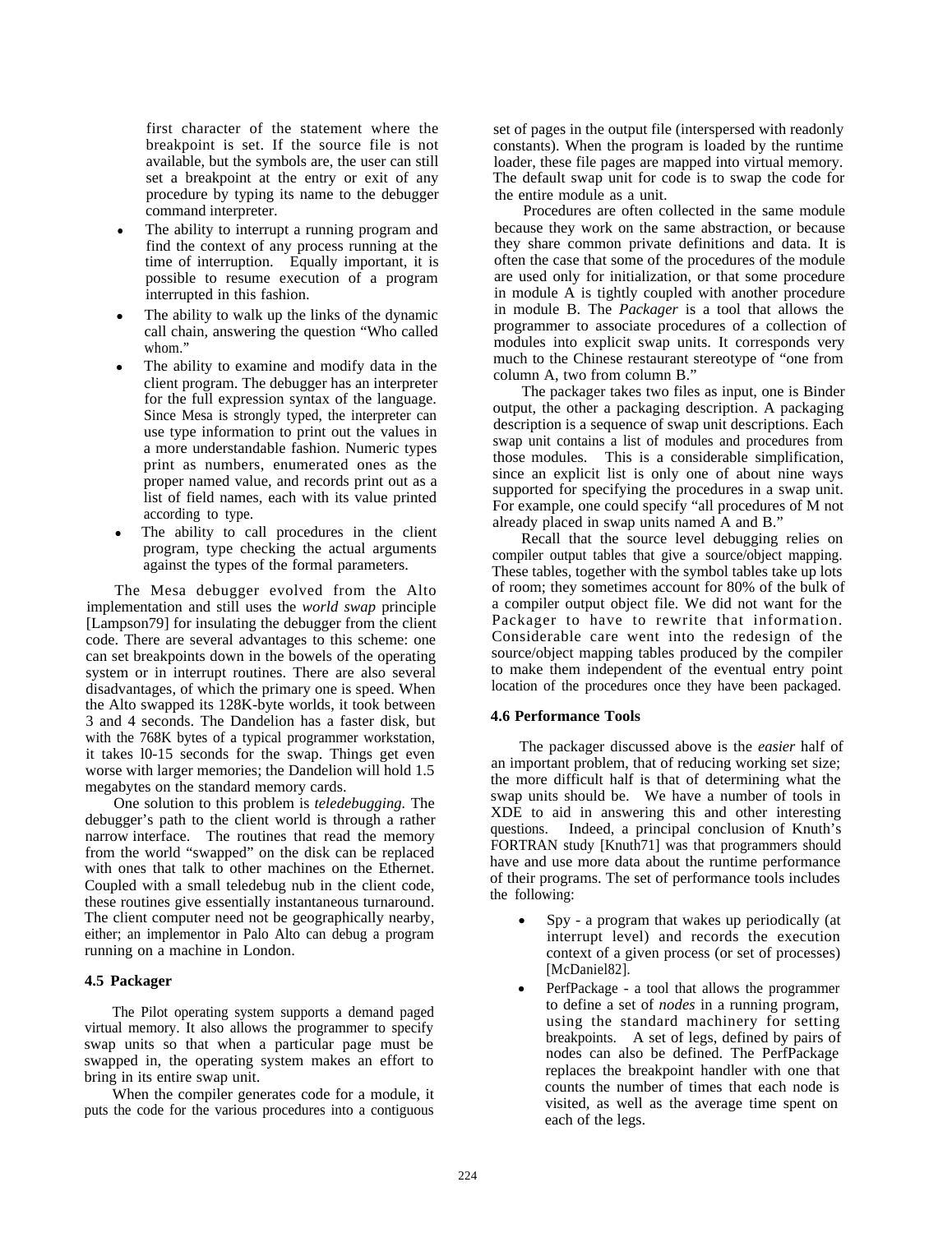- Transfer counting tools-several tools to note all interesting control transfers (procedure calls and returns), and present various statistics about them.
- Page fault analysis tools-tools to record and present data about page fault behavior.

These tools all rely heavily on the source-level debugging information produced by the compiler to present their results in the most usable format. The Spy is an interesting example. One can first see in which modules a program is spending its time. Then for a set of modules, one can get statistics about the most time-consuming procedures. Finally, statistics can be collected at the statement level. Since the Spy works on a sampling principle, it is sometimes useful to switch to the PerfPackage to obtain exact statistics at the statement level.

### **4.7 Consistent Compilation Tools**

The Mesa compiler chooses to paint RECORD types with the 48 bit version stamp of the object file of the module in which they are defined, typically an interface module. Thus if procedures in program modules X and Y both reference a record type from interface A, then X and Y need to be recompiled whenever A is. This leads to *compilation dependencies* determined by the include relationships of a collection of programs. A tool called the *IncludeChecker* tries to deal with these problems. Its original goal was to take a collection of modules and determine whether they were consistent with respect to versions of the various interfaces holding them together. It has grown to where it can be pointed at the current version of a program and told to create the sequence of Compiler and Binder command lines necessary to make a new one. It is similar to the UNIX™ program Make [Feldman79], but differs in at least two ways: it only cares about compilation and binding dependencies, and it determines these dependencies automatically from information in the object file.

An earlier, more ambitious, tool worked on the following premise: if, in the example above, the changes to A were in areas unused by X and Y, then they need not be actually recompiled, but merely updated to refer to the new version of A. Such a tool requires some care on the part of the Compiler to leave behind a suitable "audit trail" so that the later tool can determine exactly what was used from a given included module. This tool was not a success, quite possibly because it also tried to deal with the problem of an inadequate disk on the Alto workstation, and had the unfortunate side effect of sometimes deleting the only copy of the software that it was trying to make consistent.

## **5. Other useful tools**

The tools described in §4 are a representative sample of those that are heavily integrated with the Mesa language. There are a number of other tools that run in the environment that are valuable for program development, but are not as language specific. This section gives a brief description of some of them with some motivation for why they came into existence.

#### **5.1 Database tools**

A system like XDE or Star involves a huge number of files, over 5000 for XDE alone. The version stamp system used for insuring consistency makes it critical that a programmer be able to find precisely the right version of each file used. A rather complete discussion of this problem can be found in Lewis's paper on software version control [Lewis83]. This section briefly describes two tools that aid in this process: **DFTool** and **Fetch.** It also describes two tools used for more general database applications: **Access** and **Adobe.**

Most programmer workstations have limited capacity local disks, typically 40 megabytes. For this reason, programmers spend a lot of time shipping files to and from file servers, where the "truth" resides. A program called **DFTool** is very helpful in minimizing the number of files that have to be actually transferred. The version for XDE is an outgrowth of Eric Schmidt's thesis work [Schmidt82] as modified by Brian Lewis [Lewis83]. This tool manipulates a collection of text files called *DF files,* which in turn describe collections of other files. It is best to think of a DF file as a *snapshot* of a given system or piece of a system. It lists the files that make up the system, complete with creation time and file server "home," and also lists those files that are needed from other DF files in order to recreate the system from the source. There are three major operations provided by **DFTool.** The operation *Bringover* retrieves the files from the server if they are not already on the local disk. The operation *SModel* stores any changed files onto the server and updates the DF file to reflect this. The operation *VerifyDF* analyzes the programs listed in the DF file and determines that they are consistent, and that all system files necessary for their recompilation are listed in the DF file.

In order to set source breakpoints and examine variables by name, the programmer must have the proper version of the symbolic information on his personal workstation. For the particular tool under development, this is easy, since the pieces were probably compiled there. For the files that are part of the released system, the problem is harder; the organization of the archive directory is designed to aid in the development process, not to simplify retrieval. For example, one might not necessarily think to look for the interface **BcdDefs** on the subdirectory **<Apilot>11.0>Mesa>Friends>.** There is a program called **Fetch** that greatly simplifies this process. As part of the release process, a text file is produced that gives the home of each file in the release, both its subdirectory and its DF file. A *fetch service is* run on a server machine with a slightly predigested version of this directory file. Individual programmers run **Fetch** which communicates over the network with the service. To obtain a copy of a file from the release. the programmer simply selects the name of the file and uses a menu to retrieve it (source, object, or both).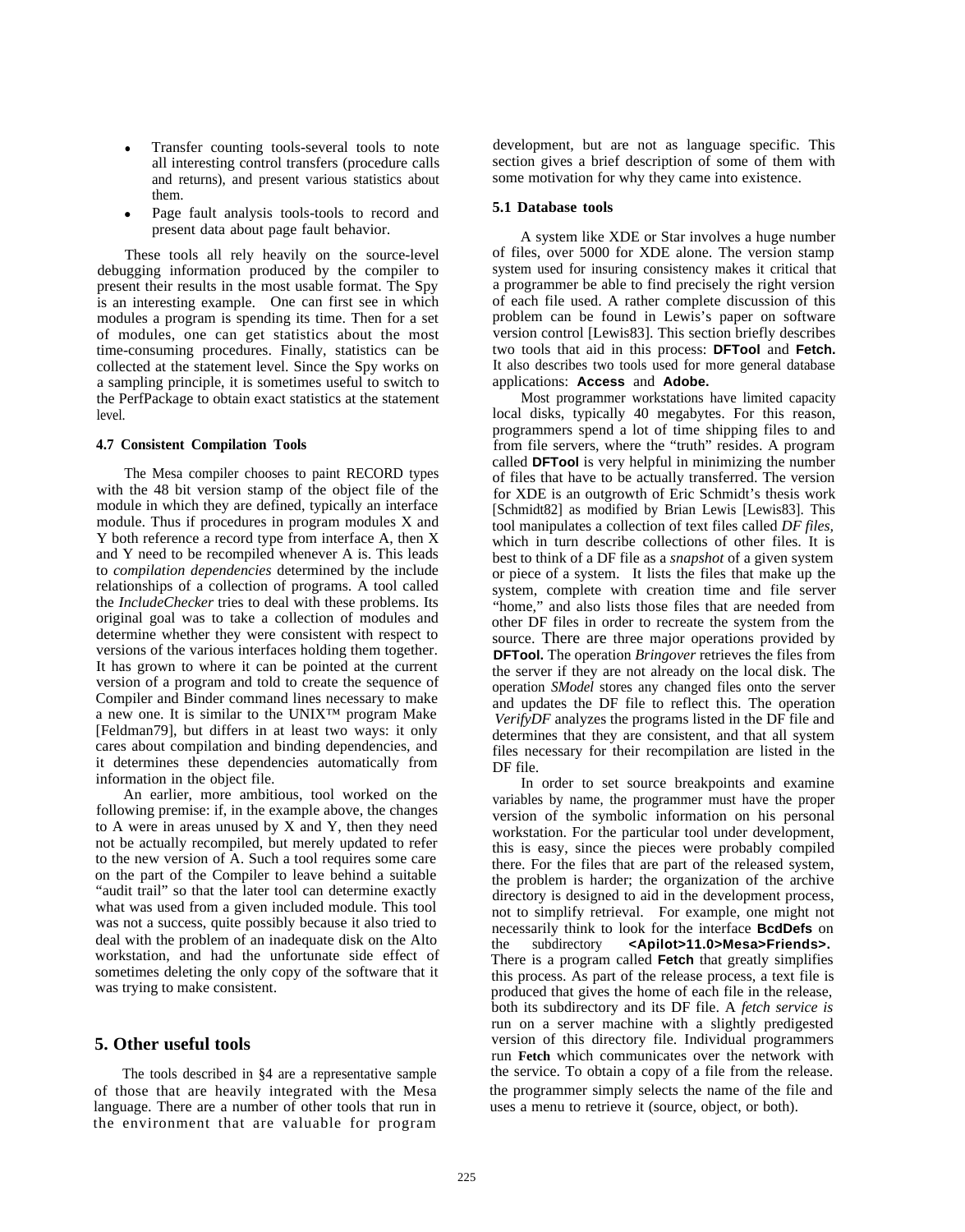In a system with multiple implementors, it is important that no two persons be modifying the same file at once. To protect against this problem, XDE has a *program librarian.* The librarian runs as an Ethernet service that allows the programmer to check in and out tokens called *libjects* One or more files can be associated with a given libject, typically either DF files or Mesa source and object files. The programmer *checks out* a libject by running a program called **Access.** A reason for the checkout must be supplied. It is recorded (and optionally logged) in the librarian database. The default operation of **Access** is to also retrieve the associated file from whatever file server holds it. If the file is already checked out, the programmer is told the current holder's name and reason for having the file. There is a corresponding *check in* procedure that stores the file back on the server. Some libjects with no associated files are used by other programs for mutual exclusion.

Reasonably early in the lifetime of Mesa it became clear that something had to be done to keep track of bug reports, wishes, tasks, etc. A program called **Adobe** is the outgrowth of this need. While it started life as a bug-tracking tool, it now is a fairly general database. It is, in fact, a whole family of databases, called *Adobe systems,* all managed by a collection of tools that together make up **Adobe.** For a given system, there is a collection of typed fields that make up records. There are provisions for inverting the database on various fields to allow query operations, and user definable templates for generating reports. The records can be individually *checked out,* or *locked* for writing. In the case of bug reports, a maintainer will check out the bug report, fix the bug, and then check it back in.

#### **5.2 Distributed computing tools**

Although each programmer has a rather powerful workstation, XDE is very much a distributed environment. File servers are used for several good reasons: to share information, to gather together consistent snapshots, and to provide a backup in case (shudder) one's local disk crashes irretrievably. While the **DFTooI** is useful for maintaining systems, casual access to remote file servers is done by a tool called the **FileTool.** Like many XDE tools, **FileTool** provides two user interfaces. One is a "two dimensional" one with forms to fill in and buttons to push (see Figure 1). The other is a "one dimensional" one that is accessed via the Executive window. This interface parses command lines into commands and parameters. The latter interface is the more useful with command files and batch processing (although most command files for building tools use the executive interface to **DFTool** instead).

A tool called **Chat** allows the user to create one or more windows on the screen that act as "glass teletypes" for interaction with other machine. There are options in **Chat** to emulate most of the popular smart terminals. A particularly useful application of **Chat** is in conjunction with a program called **RemoteExec.** This is a version of the **Executive** that replaces the input and output streams with ones that talk to a remotely connected computer. This allows a number of workstations, typically ones with more memory or larger disks, to be shared by several users. These *compute* servers can, for example, be used for large batch compilations without slowing down the programmer's personal workstation. Another use of **RemoteExec** is to allow the programmer to run programs on his personal workstation from any remote terminal, say one at home.

Electronic mail plays a major role in the development process at Xerox. Before programmers would give up their Alto workstations and move to XDE, it was necessary to provide access to mail, based on the Grapevine system [Birrell82]. The Alto based mail reading program was named Laurel, in keeping with PARC's affection for names from the *Sunset Western Garden Book.* The XDE version was whimsically named **Hardy.** Like its predecessor, **Hardy** provides multiple subwindows: a *table of contents* subwindow with the sender and subject of each message received, a *command* subwindow with buttons for the various operations, and a *text* subwindow where the messages are actually read. As the old 3 megabit research network is being phased out of operation, the PUP based Grapevine protocols are being replaced by more modern protocols on the 10 megabit network, and **Hardy** is being replaced by a similar program named **MailTool.**

#### **5.3 Shortcuts**

Mesa programmers tend to use rather long identifiers in their programs. The compiler doesn't limit the length, and with proper capitalization, this can help to make programs somewhat self documenting (at least that's one of the excuses I get from programmers that don't use comments in their programs). Also, some of the keywords are long and must be capitalized properly as well. XDE has a built-in abbreviation definition and expansion capability where the programmer can type a unambiguous prefix and hit the **Expand** key. The recently typed text is scanned backward to pick up a token which, if found in the dictionary, is replaced by the expansion. Hitting **Expand** with **Shift** down causes a window to open up where the user can define a new abbreviation.

## **6. User supplied "Hacks"**

There is a definite positive feedback effect from having the developers of a system rely on it for their day-to-day existence, particularly in a system as open and extensible as XDE. In the early days, when an implementor wrote a small program that enhanced his productivity there was a natural tendency to share it with his friends. Such "neat hacks" often were included in the next official release of the system. The symbiote package described in §3.7 started life this way.

We reached the point where the producers and users of this ancillary software were no longer housed in the same comer of a single building, but were spread across the continent (even a few on other continents). In this situation, a degree of order was called for. The directory **<Hacks>** on one of the file servers was changed from a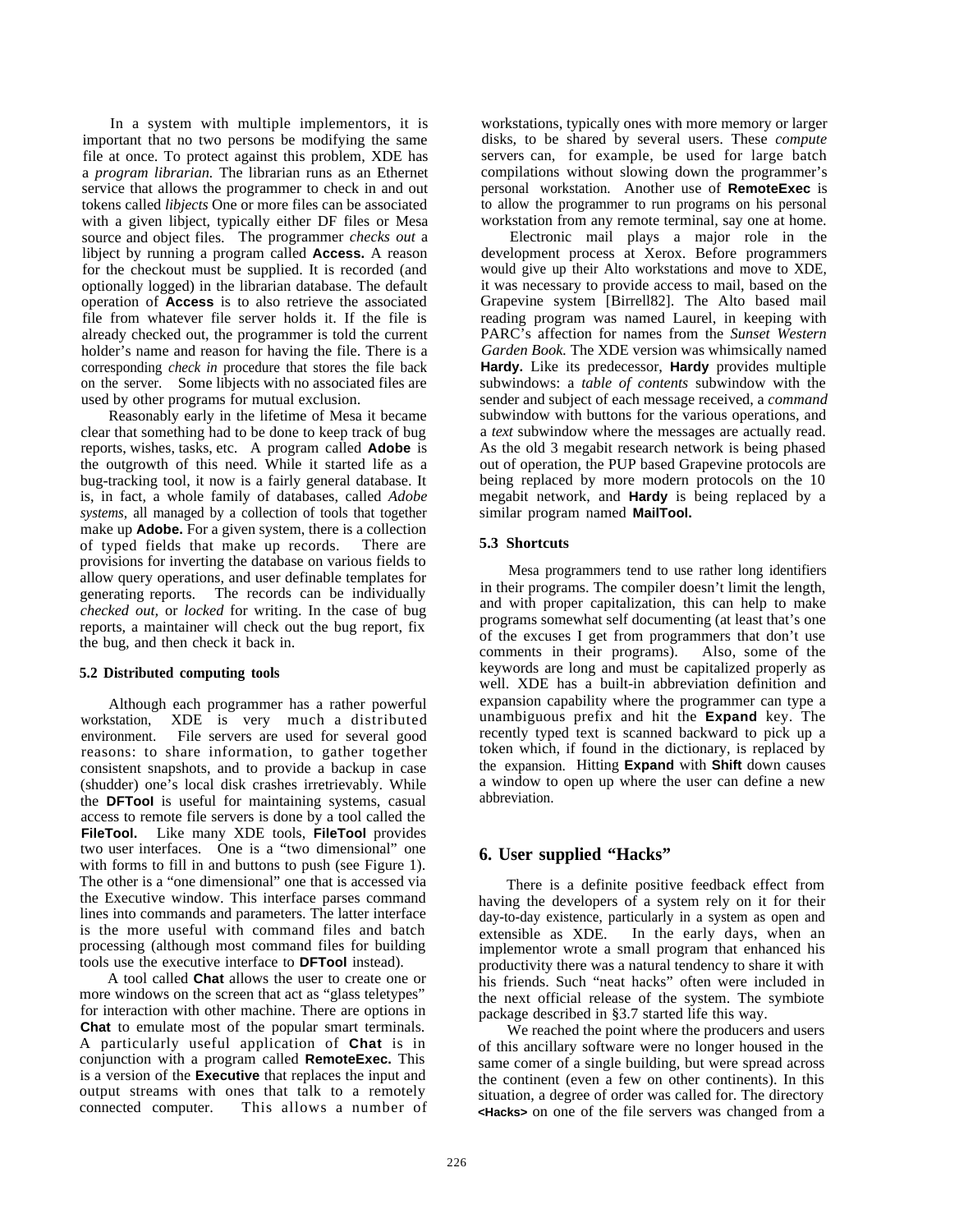private Mesa group directory into a public one, and a set of rules was established to govern the use of this directory. Here are some of the rules from the most recent set [Johnsson83]:

- <sup>l</sup> A "hack" is a useful (or semi-useful) program that is made available to the general community as a public service. No warranty of suitability or responsibility for errors is implied by the author.
- <sup>l</sup> A hack stored on the **<Hacks>** directory remains the "property" of the submitter. Others may not make modifications (except for their own private use) without negotiating with the owner (who may already be making similar or incompatible modifications).
- As the owner of a hack, you are not required to fix bugs, but you must be willing to transfer ownership (permanently!) to someone who volunteers to fix them.
- Hacks that are derived from released software should be announced to the public only after discussion with the organization or individual responsible for that released software.
- <sup>l</sup> Every hack stored on the **<Hacks>** directory will also have documentation and all sources necessary to rebuild it stored on the **<Hacks>** directory.
- Testing is important. A hack is not shoddy software; it is software made available outside the regular release channels.

These rules have proved quite successful; at last count there were over 200 programs stored on the **<Hacks>** directory. The programs can be roughly divided into four categories:

- Modified versions of official tools, with added functionality. These new features are often incorporated into the official versions at the next release.
- Extensions to the environment. These include adding new keyboard commands (made easier by the TIP mechanism), changing the appearance of tiny windows, and changing the semantics of scrollbars.
- Generally useful tools. For example, there is a calendar program, several graphics editors, a spreadsheet, a tool for browsing files on remote directories, etc.
- Fun and games. This includes a program to play music on the tone generator of the keyboard, several arcade-like games, and MazeWar, a multi-player seek-and-destroy game played over the network.

## **7. Conclusions**

Reflecting on the 5 year (or 10, depending on how you count) history of XDE, I am struck by a number of things that we seemed to get right. Of course, there have

been ideas that didn't work out, but first consider the successes.

One major success is a consistent user interface across tools, particularly since this was done by seduction, not by fiat. The interface building support provided by the system, e.g., the form subwindow package, has been sufficiently powerful and easy to use that programmers seldom consider implementing their own. As one who has used four similar but different interfaces at once, I can attest that it is easier to use radically different interfaces than it is to use almost identical ones.

There is also a consistency at the program level. A tool can share information with another through the selection mechanism without any knowledge of how the other tool works. The same scrollbar mechanism can scroll text subwindows, form subwindows, or graphics editor windows. There are many other examples. The hierarchies of abstraction and information hiding ability of the Mesa language were invaluable for creating this support.

Another success is a balance of novice and expert features. While it is an admirable goal to make a system easy to learn, it should not be done at the expense of making it clumsy for the expert to get work done. There are several examples of this principle. For example, many tools have both TTY style interfaces and form subwindow interfaces. The former are quick, but require the user to know the proper command syntax and switches; the latter show all the options clearly, but are more clumsy for quick use. Another example is the window manager *accelerators.* There is a menu for changing the size and position of windows, but clicking the proper mouse buttons in the black stripe at the top of the window will also invoke these operations.

It is difficult to overstate the value of multiple processes. For many tasks such as compiling, retrieving files, or printing, the user is not in that much of a hurry; he has plenty of things to do, such as editing, that don't require much processing power. When we got to Mesa 8.0, we felt that we were moving back to *personal timesharing,* which differed from classical timesharing in that all the users were the same person. The user could control the "load average" by choosing to do more or fewer things at once. While parallelism at this macroscopic level was invaluable, so was the ability to have multiple processes within a single address space. This was particularly true for communications, or animated display applications like histograms of activity.

The environment has almost always had adequate performance. This is largely a result of the evolutionary way in which it has developed. We have gone through cycles where new features are added, slowing things down in the process, followed by periods of tuning, where little functionality is added, but performance is improved.

If I had to pick a language feature that was most critical to the implementation of XDE it would be the procedure variable. Virtually all abstractions are represented by objects (records) that contain several procedure variables that implement the operations on that object. Sometimes another level of indirection is used and whole classes of objects share a single record of procedures. Inserting a private procedure that does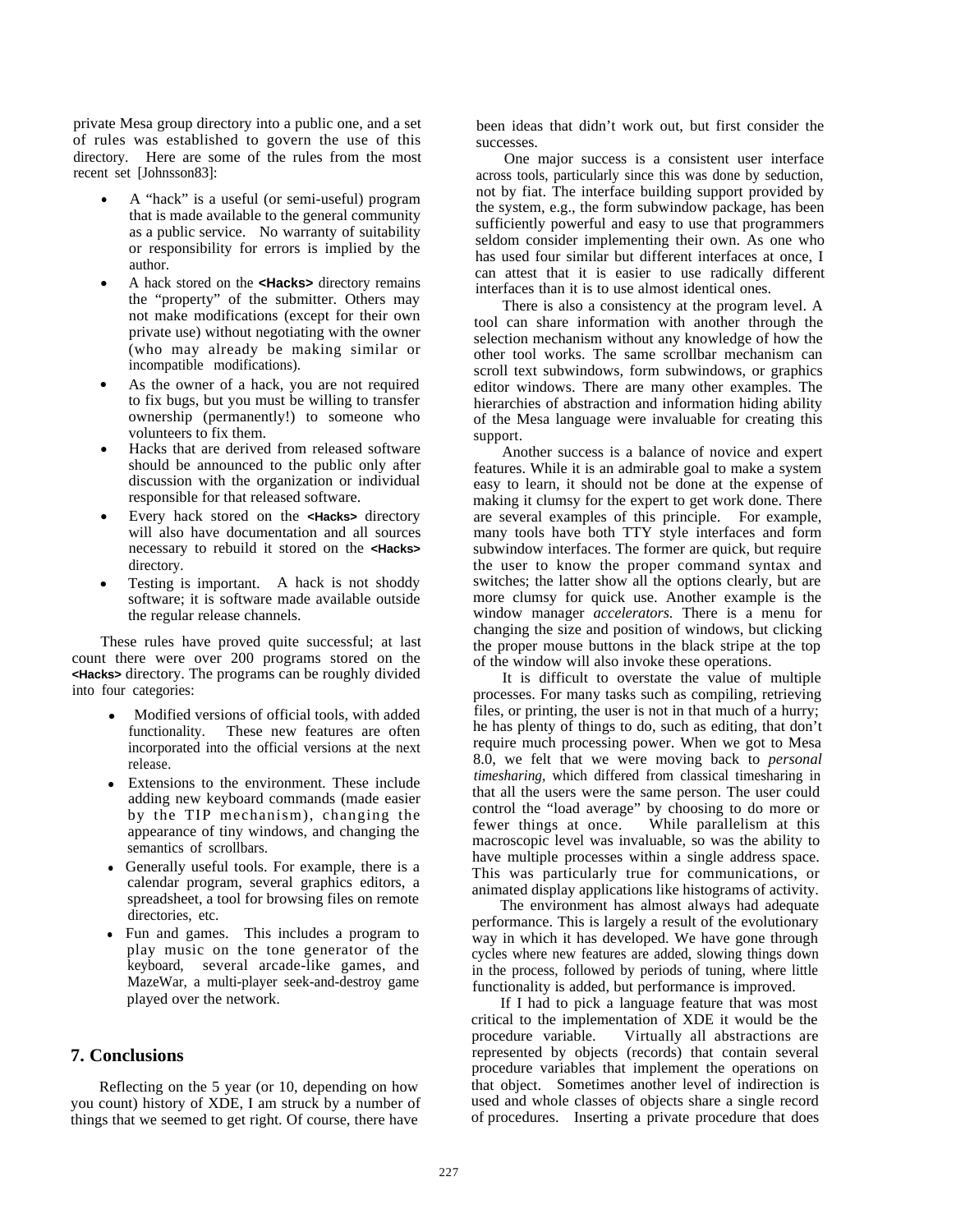something special before calling the standard procedure is a technique that has been exploited many times to try out new ideas or to extend the system.

It is ironic that some of our successes have produced some of our largest shortcomings. The Alto, on which we first implemented Mesa, was a very modest machine with only 16 bits of address space and no hardware support for virtual memory. We nonetheless implemented a compiler for a large language that ran on the Alto with respectable performance. This was done by carefully tailoring the data structures and algorithms to fit into the restricted space. As machines became larger, the data structures could not gracefully grow, so the current compiler still limits program size to about 1000 lines. The Mesa language itself has not been immune from this type of premature optimization. The two classes of pointers (short and long) in the language are largely an artifact of the original Alto implementation. The treatment of OPEN as substitution by name was partly motivated by the need to live with relocating storage management schemes on the Alto.

Another example of the inability to scale is in the world swap debugger. Programs run better with more memory, but world swaps take longer. Viewed in the development/tuning cycle described above, the added functionality (more memory) has necessitated performance work (changing the debugger paradigm). There are plans for a "same world" debugger.

Another class of shortcomings could be loosely called parochialism. Much benefit has been gained by having a single language system, and when we started, almost nothing similar was available from outside anyway. As the rest of the world gets bitmap displays and mice, many interesting applications will appear written in other languages. Work is underway to add a number of common programming languages to the environment. In addition, the current program of placing this environment in a number of major universities will likely lead to other extensions.

## **Acknowledgements**

It is impossible to acknowledge everyone who contributed to the design and implementation of XDE. Since 1978, over two dozen persons have spent time working in the Mesa group of the Xerox Office System Division. Countless others from the remainder of OSD, from PARC, and from other parts of Xerox have made valuable contributions.

## **Bibliography**

- [Birrell82] Birrell, A.D., Levin, R., Needham, R. M., and Schroeder, M. D.. Grapevine: An Exercise in Distributed Computing, *Communications of the ACM* 25 4 (April 1982) 260-274
- [Feldman79] Feldman, S. I., Make- A Program for Maintaining Computer Programs, *Software Practice & Experience 9 4 (April* 1979) 255-265
- [Geschke77] Geschke, C. M., Morris, J. H., and Satterthwaite, E.H., Early experience with Mesa, *Communications of the ACM* 20 8 (August 1977) 540-553.
- [Graham79] Graham, S. L., Joy, W. N., and Roubine, O., Hashed Symbol Tables for Languages with Explicit Scope Control, *Proceedings of the Symposium on Compiler Construction, SIGPLAN Notices* 14 8 (August 1979) 50-57.
- [Johnsson82] Johnsson, R.K. and Wick, J.D., An Overview of the Mesa Processor Architecture, *Proceedings of the Symposium on Architectural Support for Programming Languages and Operating Systems SIGPLAN Notices* 17 4 (March 1982) 20-29.
- [Johnsson83] Johnsson, R. K., *HackRules.doc,* a text file on the <Hacks> directory.
- [Kay69] Kay, A. C., *The Reactive Engine* (thesis), University of Utah, Department of Computer Science, Salt Lake City (August 1969).
- [Kay76] Kay, A. C. and the Learning Research Group, *Personal Dynamic Media,* Xerox Palo Alto Research Center Report SSL-76- 1 (1976).
- [Knuth71] Knuth, D. E., An Empirical Study of **FORTRAN** Programs, *Software- Practice and Experience* **1 2** (1971) 105-133.
- [Lampson79] Lampson, B. W. and Sproull, R. F., An Open Operating System for a Single-User Machine, *Seventh Symposium on Operating Systems Principles, Operating Systems Review* 13 5 (December 1979) 98-105.
- [Lampson80] Lampson, B. W. and Redell, D.D., Experience with Processes and Monitors in Mesa, *Communications of the ACM* 23 2 (February 1980) 105-117.
- [Lauer79] Lauer, H. C., Satterthwaite, E. H., The Impact of Mesa on System Design, *Proceeding of the Fourth International Conference on Software Engineering,* Munich (September 1979) 174-182
- [Lewis83] Lewis, Brian T., Experience with a System for Controlling Software Versions in a Distributed Environment, *Symposium on Application and Assessment of Automated Tools for Software Development,* San Francisco (November 1983) 210-219.
- [McDaniel82] McDaniel, G., The Mesa Spy: An Interactive Tool for Performance Debugging, *Performance Evaluation Review* 11 4 (Winter 1982-83) 68-76.
- [Mitchell79] Mitchell, J.G., Maybury W., and Sweet, R. E., Mesa *Language Manual,* Xerox Palo Alto Research Center Report CSL-79-3 (April 1979).
- [Redell79] Redell, D. D., Dalal, Y. K., Horsley, T. R., Lauer, H. C., Lynch, W. C., McJones, P. R., Murray, H. G., Purcell, S. C., Pilot: An Operating System for a Personal Computer, *Communications of the ACM* 23 2 (February 1980) 81-92.
- [Reid83] Reid, Loretta Guarino and Karlton, Philip L., A File System Supporting Cooperation between Programs, *Operating Systems Review* 17 5 (October 1983) 20-29
- [Schmidt82] Schmidt., E. E., *Controlling Large Software Development in a Distributed Environment,* Xerox Palo Alto Research Center Report CSL-82-7 (December 1982).
- [Sweet82] Sweet, R. E. and Sandman, J. G., Empirical Analysis of the Mesa Instruction Set, *Proceedings of the Symposium on Architectural Support for Programming Languages and Operating Systems, SigPLAN Notices* 17 4 (March 1982) 158-166.
- [Swinehart74] Swinehart, D. C., *Copilot: A Multiple Process Approach to Interactive Programming Systems,* Stanford Artificial Intelligence Laboratory Memo AIM-230 (July 1974).